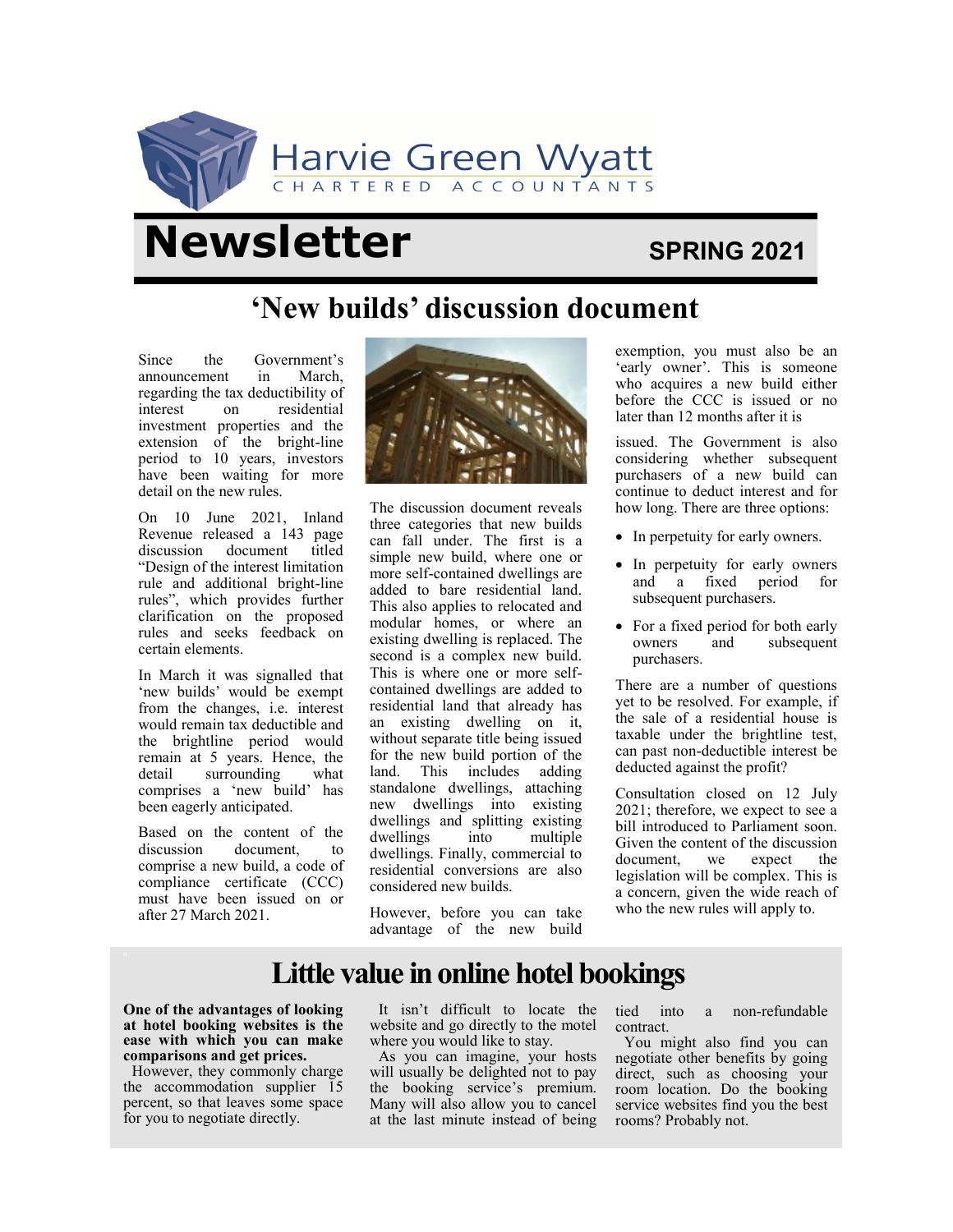# BRIEFLY **The 'ute' – Kiwi icon or tax dodge**

Recently, there has been a large volume of media attention being directed to the 'ute' and it has become a focal point of protest action against the Government.

The Government announced the "Clean Car Discount" scheme in June, which from 1 July until 31 December 2021 will see purchasers of imported electric vehicles receive a rebate of \$8,625 for new vehicles, and \$3,450 for used vehicles. Purchases of new and used plug in hybrid vehicles will also be eligible for a rebate of \$5,750 and \$2,300, respectively.

There are various additional requirements – for example, the vehicle must have a purchase price of less than \$80,000, a safety rating of at least three stars and must be registered for the first time in New Zealand between 1 July 2021 and 31

December 2021.<br>From 2022. From 2022, subject to legislation being passed, it is proposed that the amount of the rebate will be based on the CO2 emissions of the vehicle. The rebate will be funded by the introduction of a fee imposed on high emission vehicles (such as some utes) from 2022. It is proposed that a maximum fee of \$5,175 and \$2,875 will be imposed on new and used imported vehicles, respectively. The exact fee will be based on the CO2 emissions of the vehicle. The policy will only apply to new and used cars arriving in New Zealand from 1 January 2022 – hence the second -hand market of existing high emission vehicles will not be impacted.

The Government has also confirmed that the value for FBT purposes for employers purchasing vehicles that are available for private use by employees, will be either net of the rebate (if an electric or hybrid vehicle), or gross of the fee (if a high-emission vehicle).



Speaking of FBT, the ute has received another blow…

If a 'company vehicle' is provided for home to work travel, FBT is likely to apply unless it is a "work-related vehicle". In order to qualify as a "work-related vehicle":

- the employer's name or logo must be permanently and predominantly displayed; and
- the vehicle must not be principally designed to exclusively or mainly carry passengers.

If a vehicle does qualify as a work-related vehicle, FBT will not apply to a particular day if it cannot be used privately, except for home to work travel that is necessary in and a condition of employment; or other travel that is incidental to business use.

Because sedans and hatchbacks are designed to carry people they don't qualify as work-related vehicles unless they are specifically modified to qualify. Anecdotally, this might explain the high number of sign-written utes on NZ's roads…

It now appears Inland Revenue may be directed to crack down on the application of FBT to utes and enforce the view that they may not qualify as a work-related vehicle.

It does appear the Government is saying 'it's not me, it's you' to the ute.

## **Family trusts**

The accounting for family trusts will become more complicated starting from the 2022 financial year. Financial statements will be required and other detail will need to be reported to Inland Revenue. This has come about due to the extra step of 39 percent tax on incomes over \$180,000. Inland Revenue is concerned about the possibility of taxpayers avoiding the top tax rate.

## **Feasibility expenditure**

If you have a project involving some feasibility expenditure before you start, be sure to keep this separate from the other expenditure. For example, you might have a leaky building. If you can segregate the feasibility study from the rest of the expenditure, you might be able to get a write-off of the whole amount, if it is less than \$10,000, or at least be able to write off the cost over a period of time.

### **Student loan repayment**

Inland Revenue can reduce repayment obligations in the event of hardship. A borrower, who intends to go overseas, may request a temporary suspension of repayments. As they say, conditions apply.

### **Transferring shares**

It appears to be so easy to transfer shares. All you have to do is to go on to the internet, find the Registrar of Companies and change your shareholding! Wrong. Share transfers need to be approved by directors so suitable minutes need to be prepared and signed. A signed share transfer form will provide evidence the seller intended to get rid of their shares. The company also needs to keep a register of shareholders and this needs to be updated. It is not the same register as the one at the Registrar of Companies. Before even starting to put through a share transfer, you must consider the tax implications. Not only can losses be forfeited but also tax credits, and this can be<br>very expensive. If vou're very expensive. If you're contemplating changing your shareholding, please confer with us before taking any action.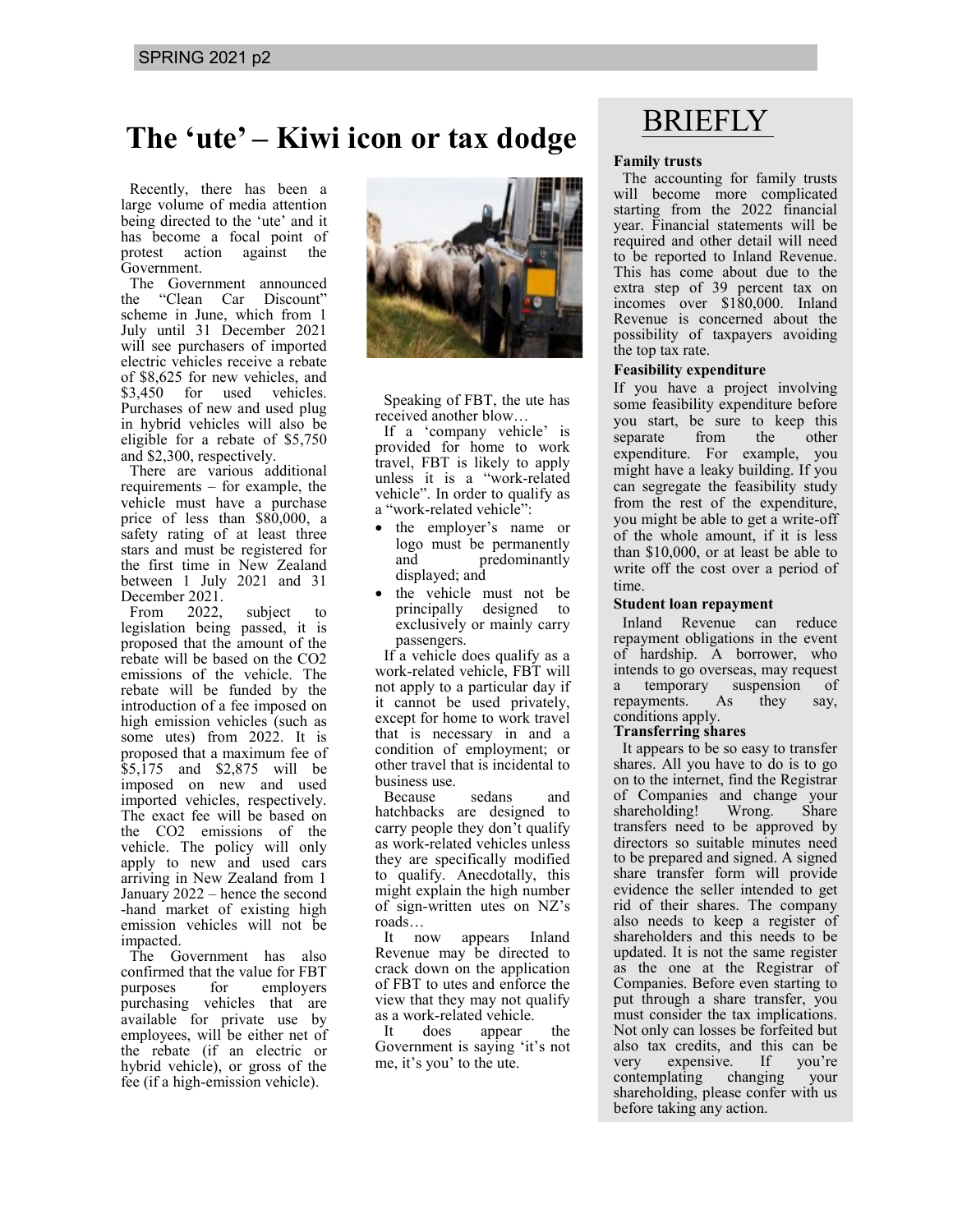## **Paid parental leave for who?**

In May 2021, the Government released Budget 2021. Included in the budget was a boost to all main benefits, including an increase to paid-parental leave. From 1 July 2021, eligible parents will be entitled to a maximum of \$621.76 a week (before tax), an increase of 2.5% on the prior rate of \$606.46. While the monetary increase is no doubt welcomed, a recently released UNICEF report suggests that New Zealand's child -care policies remain inferior among OECD countries. The report ranks New Zealand in the bottom third of "rich countries" after accounting for the duration of paid leave available, access, quality and affordability of childcare. Despite the report being based on 2018 data, hence not accounting for subsequent increases in paid parental leave available in New Zealand (18 weeks to the now 26), New Zealand is still significantly off the pace, with the average length of paid leave across OECD countries nearing 55 weeks.

The report also hints that internationally there are inequalities in maternity and paternity leave, suggesting that whilst leave typically provided to fathers is significantly shorter, it is also often paid at a higher rate. At a time where work environments are ever-changing, alongside the diversifying role of parents, a

global push for parental policies that adequately reflect the changing environment are increasing. The introduction of France's revived paternity leave policy came into effect on 1 July. It provides 28 days paid leave to fathers, or second parents, of both biological and adopted children. The initiative comprises 3 days of birth leave funded by the employer and an additional 25 days paid by the state, 7 of which are mandatory. Employers that fail to acknowledge the 7 mandatory days are liable for fines of up to  $\epsilon$ 7,500. Global firm Cyient also recently announced their gender-neutral parental leave policy. The policy provides parents of any gender, up to 12 weeks paid time off at their full pay. The policy applies equally to birth and adoptive parents.

Closer to home, 2degrees recently committed to topping up government contributions up to 100% of an employee's base salary for the 26-week paid period.

Despite many additional examples of more extensive parental leave policies being put in place, it is unclear how effective the new initiatives will be, particularly amongst new fathers. Japan currently offers one of the

lengthiest paternity leave policies, with fathers entitled to up to one year of leave following the birth of a child. Yet, in 2019 only 7.48% of men working in the private sector took paternity leave compared to 83% of women; and in some ways it's not hard to see why. Historically, parental leave initiatives have been solely based on women being the primary caregiver, with parental leave for men an afterthought. Maternity leave for the private sector wasn't legislated in New Zealand until 1980 and it wasn't until 7 years later that the Act was extended to include men, giving them exclusive use of two weeks of unpaid leave. In contrast to the global shift towards gender neutrality, men in New Zealand technically still have no entitlement to paid parental leave in their own right, although they may be entitled should the mother transfer hers.

It is evident that countries and corporations alike are seeking to advance parental leave policies, however, the uptake rates are likely to remain influenced by societal and corporate expectations surrounding caregiving. Nevertheless, the introduction and revision of policies by numerous global players has undoubtedly started a broader conversation which seeks to challenge entrenched traditional gender roles.

## **Cryptocurrencies – Are they on your radar?**

Cryptocurrencies have been garnering worldwide attention recently, particularly with Bitcoin's dramatic rise to over NZD\$90,000 for a Bitcoin in April 2021, and its subsequent 50% crash through May and June. Other cryptocurrencies, deemed 'altcoins', have also seen similar price volatility. These coins adopt the same principles as bitcoin, with slight changes and tweaks to differentiate them. 'Dogecoin', featuring a dog as its logo, saw a 12,000% increase this year, propelled by tweets from Tesla founder Elon Musk.

Clearly, some people are making large amounts of money in this space, and the Inland Revenue does not want to miss out on its share. Inland Revenue has released various forms of guidance on the topic of 'crypto-assets', which encompasses cryptocurrencies. Cryptoassets is defined as "cryptographically secured digital representations of value that can be transferred, stored or traded electronically."

Effectively, cryptocurrencies provide a decentralised platform for transactions to take place. Each holder of the cryptocurrency has a ledger on their computer

which updates as transactions take place. This network of ledgers is referred to as a 'blockchain'. There is no one central entity, as the system relies on each ledger agreeing in order to verify transactions. This bodes well for security, as hacking the ledger on one computer will not affect the blockchain as a whole.

This process allows for cryptocurrencies to be used as an alternative form of currency, without the need for government monitoring or intervention. Bitcoin transactions are confirmed through a computationally intensive process called 'mining'. Those who are willing to invest in the hardware to 'mine', are rewarded with bitcoins over time, adding to the overall supply of bitcoins. The supply of bitcoins is limited to 21 million, with 18.7 million currently in circulation. The last bitcoin is expected to be mined in 2140.

The tax guidance on crypto-assets is varied and somewhat contradictory. In general, crypto-assets are treated as a form of property for tax purposes. Individuals are liable for tax in the following circumstances:

- acquiring crypto-assets for the purpose of disposal,
- trading in crypto-assets, and
- using crypto-assets for a profit-making scheme.

However, when salary, wages or bonuses are paid to an employee in the form of crypto-assets, PAYE applies. Furthermore, FBT may apply if employees are offered conditional crypto-asset payments by a company that issues crypto-assets. This leaves a situation where the IRD is treating crypto-assets as either property or currency depending on the situation. This is not surprising given the complexity and varied nature of crypto-assets; making an all encompassing treatment near impossible. For this reason, Inland Revenue is also proposing that the GST and financial arrangement rules do not apply to cryptoassets.

This year El Salvador made bitcoin legal tender, and we are seeing more stores accept cryptocurrency as payment. However, the extreme volatility associated with crypto-assets makes their use as a currency unreliable for the time being. Clearly, the market is not to be underestimated and we can expect further guidance from Inland Revenue as things evolve.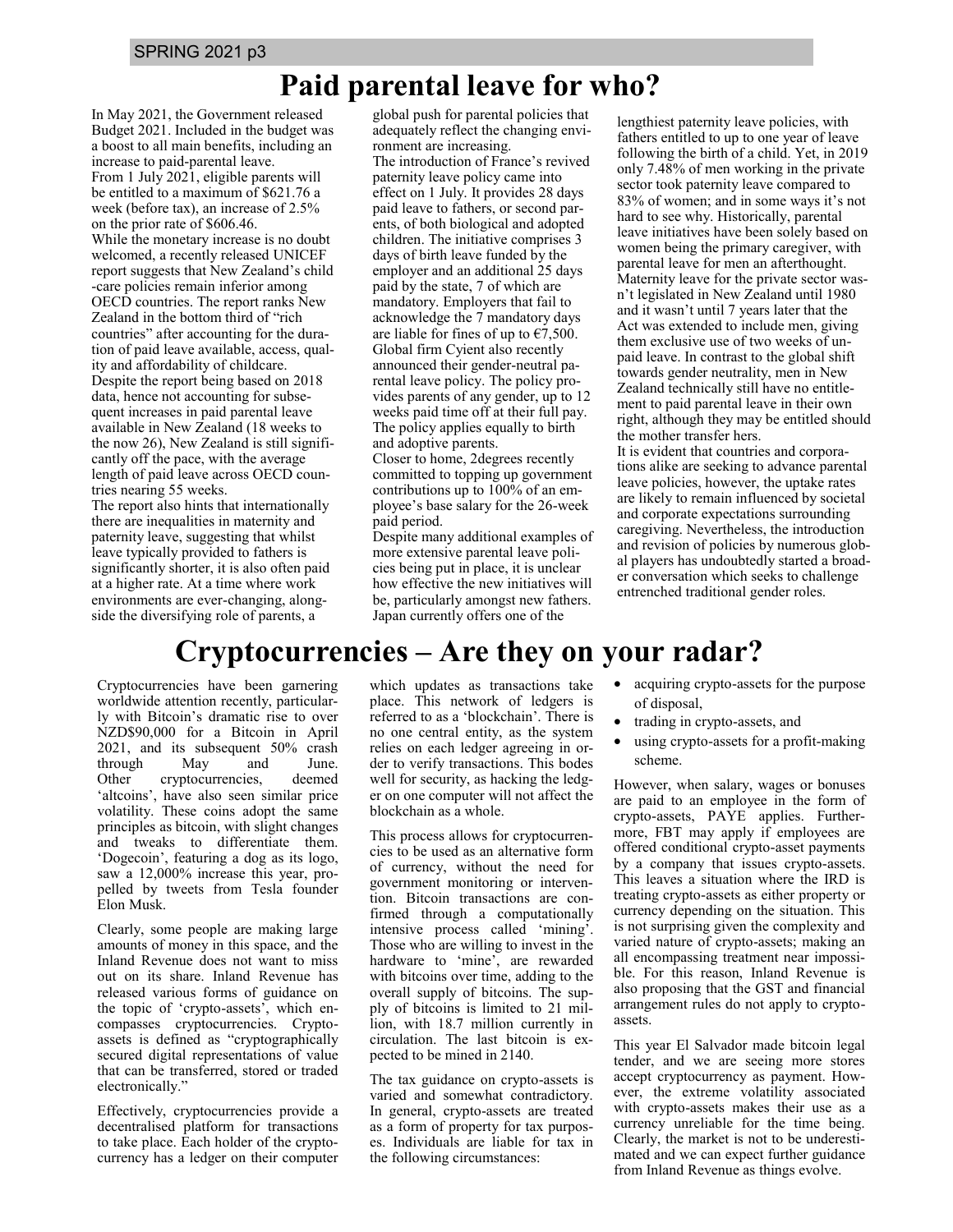## **Cyber-attacks a risk for all businesses**

#### **The recent cyber-attacks at the Waikato District Health Board and other organisations has highlighted the danger for all businesses.**

It's not just big businesses being targeted. Small ones are also being asked for money to restore access to files and computer systems.

Ransomware is malicious software (malware) that encrypts files and stops you from being able to access your data and systems. Once the attackers have control, they demand a ransom so you can get your system and files back. Attacks can cripple a business, which is why the scammers can be so successful.

Prevention is critical. If you're caught in a cyber-attack, you really have only two options – pay the ransom or rebuild your systems.

Paying a ransom is not a good idea because you have no guarantee everything will be restored, and you will now be seen as an easy target willing to pay again.

So aim for prevention. The following steps will help protect you and your business from ransomware and cyber attacks:

• Use multi-factor authentic-ation (MFA). It's said to protect businesses from 99.9 percent of cyber-attacks. MFA means you can't log in (to online services, social media, emails etc) without a code sent to your cellphone or an authentication app.

- Watch out for phishing (fraudulent messages). Don't open strange emails, websites or links that could contain malicious software that infects your systems.
- Install updates for your software as soon as it's available. Updates usually include strengthened security.
- Back up everything on the cloud or external hard drives so you can restore it all if you're attacked.

And if the worst happens, go offline immediately to limit spread of the malware. A simple way to do that is to unplug your computer network cables and your router.

As a small business you're unlikely to have an IT expert on staff, so go to your internet service provider to help work out what happened and to avoid it again. It might also help to engage an IT professional.

*A great source for more information is at cert.govt.nz*

## **Empower staff to do what's right**

**Clare arranged for a celebration lunch to mark a special occasion. As she wanted to bring her dog, she asked, in her email, to have a table outside for her group.**

The café rang 22 hours before the appointed time telling her they couldn't accommodate her because there was no available space outside. They confessed they had only just read the detail in the email.

Clare wasn't happy and after considerable thought expressed her disappointment on Facebook. This led to the café calling to apologise for what had happened and offering two free lunches as compensation.

Full marks to the café for the apology and compensation. However, the damage done on Facebook could have been avoided if the person who originally called had been trained to put the matter right at the time. The message is  $-$  train your staff and empower them.

## **Important Information from Harvie Green Wyatt**

**HGW Tax Notices**

**We wish to advise that we will from now on be sending your tax payment advice notices by email.**

**Please note that the email will be coming from the following email address mail@apps.myob.com This has been generated from our system and looks slightly different to a normal Harvie Green Wyatt email. Please be assured that emails from this email address are safe to open.**

## **Covid Delta Restrictions**

**The rules under which we can all operate are constantly changing.**

**At present under Level 2 restrictions our office remains closed to the public. The present restrictions are being constantly reviewed and there will be changes made as time progresses.**

**All of our team are either working from home or in the office. If you need to meet with us we have a number of ways this can** 

**happen — Telephone, zoom meeting, Teams meeting or at your business premises. Please contact your business advisor to arrange a meeting in the most suitable form for you.**

**Be Safe.**

**HGW Website Check out our newly refreshed website at hgw.co.nz**